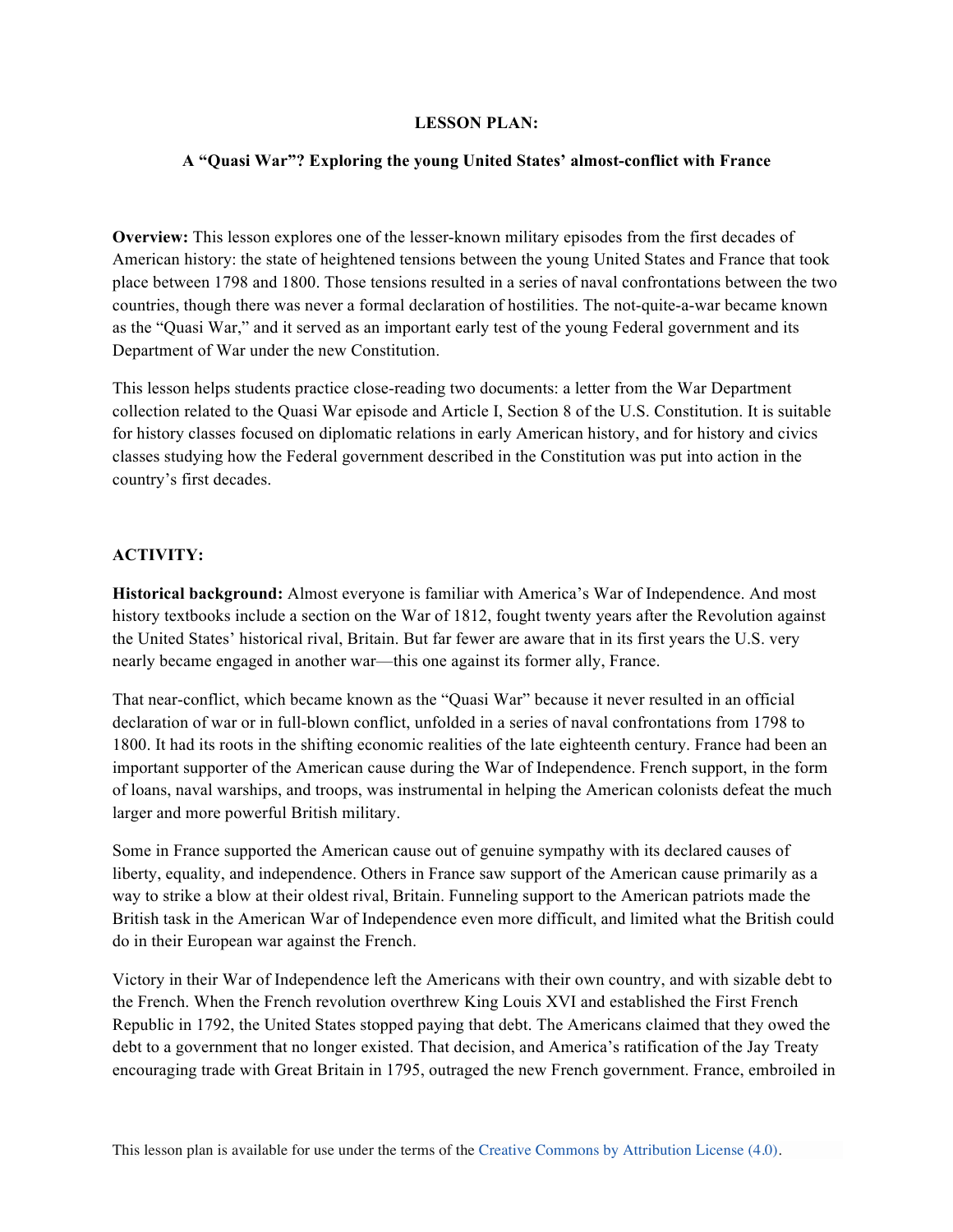a war of its own with Great Britain, viewed the actions as violations of America's declared intentions of neutrality.

France responded by attacking American merchant vessels, seizing more than 300 in a span of less than a year. The United States, which had only a tiny navy, was at the mercy of the French naval raiders. In July of 1798, Congress revoked its treaties with France and authorized attacks on French warships discovered in American waters. It was an open invitation to confrontation with the French.

For a young and relatively untested nation, the stakes were high. France was a well-established European power with sizable military forces. Why did President Adams and the young United States believe they could risk a fight with a much larger and more powerful opponent? Where did the Federal government get the powers necessary to wage the fight?

**Lesson objective:** To explore learn more about the early foreign relations of the young United States by examining internal appraisals of the looming standoff with France. This lesson gives students a look into a letter from the Secretary of War as the nation edged uneasily toward a potential conflict with its former ally, France. It also guides students to connect the Quasi War episode with specific language from the Constitution that enabled the new Federal government to confront rivals.

How did the small, young nation look at the possibility of a war with a larger and much more powerful opponent? Where did the powers to wage the Quasi War come from?

Students will practice close-reading historical documents by looking at two eighteenth-century documents: a letter sent from Secretary of War James McHenry contemplating the possibility of conflict with France, and Article I, Section 8 of the U.S. Constitution, which enumerates the powers given to Congress, including the powers necessary to defend the nation in time of war.

#### **Lesson materials**

#### **Primary source document packet:**

Document A, Secretary of War James McHenry's 1797 letter to William Laughton Smith

Document B, United States Constitution, Article I, Section 8

### **Historian's worksheet**

**Teacher answer key**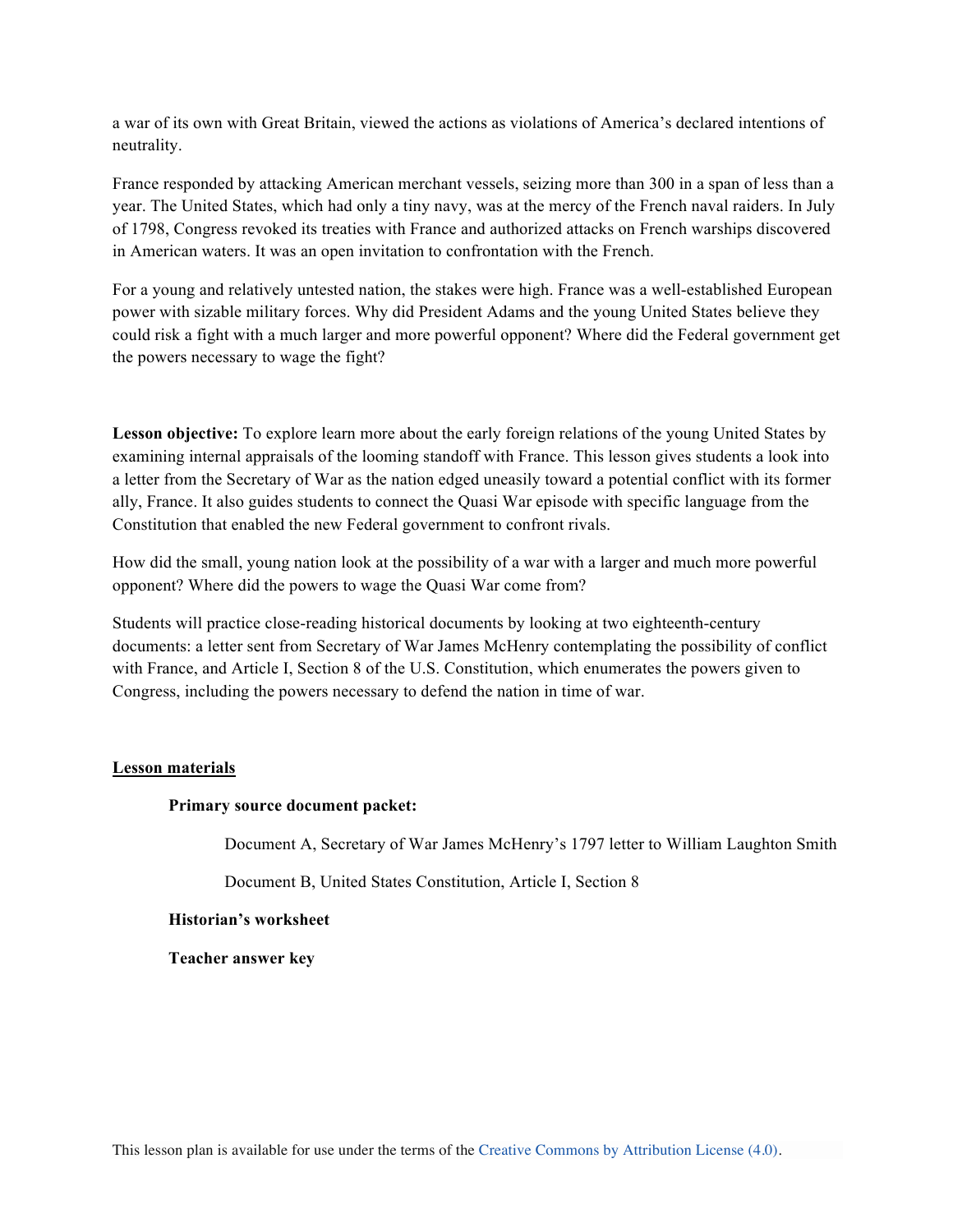# **Lesson preparation**

Prepare copies of both documents and the historian's worksheet for students. If your students are fairly new to working with primary-source documents from the late 1700s, this may work better as a group exercise. The language in these letters is fairly stilted, and requires some interpretation, inference, and educated guesswork to interpret.

## **Lesson procedure**

**Optional icebreaker introduction:** The primary sources are transcribed versions of handwritten eighteenth-century originals. A digital scan of Document A accompanies the transcription. If your students can read cursive handwriting, you have the option to begin the lesson with a short exercise in which students transcribe the document themselves.

This is an exercise that often works best in groups, since good transcribers must often use context clues and inference to figure out words and abbreviations that are unclear. With the exception of the War Department's clerks (who had good penmanship as part of their job description), eighteenth-century handwriting was often cramped and confusing, and sometimes nearly indecipherable.

Students will likely find this process extremely frustrating—professional historians find it frustrating, too! Besides the mediocre penmanship, Document A has many cross-outs and corrections, and only the most dedicated students will be able to transcribe even a few lines.

But a five-minute attempt to transcribe the document can help them appreciate the challenges that teachers and textbook authors face in making sense of original letters from this period, even if the students' own attempts are unsuccessful. Teachers can furnish the typed transcription for students to use for the main activity.

This lesson fits in the era known as the "Federal period" that extended from the ratification of the constitution in the late 1780s to Thomas Jefferson's inauguration in 1801. America had only recently won its independence from England in the long and grueling War of Independence. After five years of a weak central government under the Articles of Confederation, leaders from the thirteen colonies convened in Philadelphia during the summer of 1787 to draft a new Constitution that gave new responsibilities and new powers to a considerably strengthened Federal government enshrined in the Constitution.

Among the responsibilities granted to the Federal government was "to provide for the common defense." To that end, the Constitution granted the Federal government, in the form of Congress, the power to "raise and support armies," and to "provide and maintain a navy." Importantly, the Constitution also stipulates that "no appropriation of money to that use shall be for a longer term than two years."

One of the early tests of the nation's new military forces was the heightened tensions between the United States and France. France was outraged by America's refusal to pay the new French Republic the debt it

This lesson plan is available for use under the terms of the Creative Commons by Attribution License (4.0).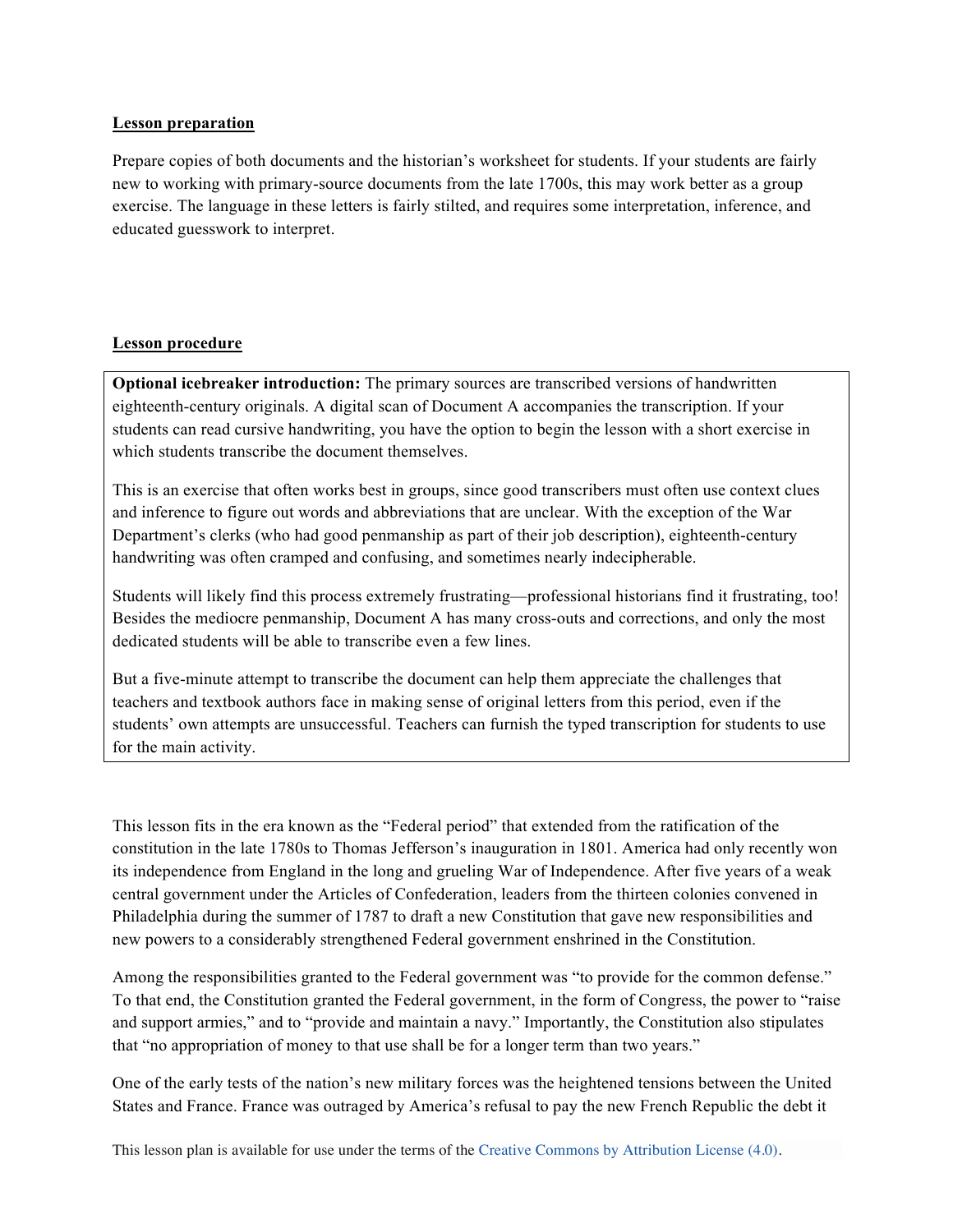owed to the deposed French King Louis XVI and by its decision to use the Jay Treaty to open trade with France's rival Britain. French naval vessels began attacking American ships in the mid-1790s. In response, the Congress revoked its treaties with France and authorized American ships to attack French vessels.

Begin the lesson by engaging the class in some brainstorming before starting the group exercise: What are the relative strengths and weaknesses of the United States in a confrontation with France? Why would the United States be willing to risk a fight with a much more powerful nation?

American weaknesses are straightforward: The U.S. was a new nation with a new government; lacked a navy; lacked substantial financial resources to wage war; and had few allies. The U.S. was a small, new nation contemplating war with a much larger, more powerful, well-established power.

American strengths are much more difficult. As the documents show, most dealt with the fact that France was engaged in struggles of its own against other powers on the European continent, and could not afford to divert too many ships or too many resources to a fight a thousand miles across the Atlantic ocean.

Once the students have attempted some rough guesses about the strengths and weaknesses of both the United States and France, distribute copies of **Documents A and B.** (If your students cannot read cursive or if time does not permit them to attempt a transcription, the original document image serves primarily as an illustration rather than a critical part of the activity). Give each student a copy of **Historian's worksheet**.

Have the students begin by paraphrasing both documents. (If students are new to this kind of –primarysource activity, this step may work better as a group exercise, since students can work together to interpret the points. The **Teacher Answer Key** includes a sample paraphrase of both documents for you to use as a model.

Then ask students to use their paraphrase of **Document A** to complete the **Historian's Worksheet.** This part of the exercise asks the students to locate the four points that X John McHenry identified as America's advantages in a potential war against France. The **Teacher Answer Key** provides a guide to the four themes the students should identify in the document.

Finally, have the class look at **Document B,** Article I, Section 8 of the U.S. Constitution. (This is often referred to as the "Enumerated Powers" of Congress, since it lays out all of the powers that the legislative branch possesses to manage the country's affairs.) Ask students to highlight the powers the Constitution gives to Congress that affect the preparations for the confrontation with France.

Once students have completed the worksheet, reconvene the class. Students can compare their worksheets to confirm the information in the answer key. This is a good jumping-off point to discuss geopolitics in the late-eighteenth century: Most of the advantages that McHenry identifies in his memo do not stem from the intrinsic strength of the United States, which was still a young, small, and weak nation. Rather they stem from the fact that France's decisions with regard to North America had to consider the other alliances and rivalries that the French had to balance on the continent of Europe. Those allies, and their most powerful rival Great Britain, were all much closer to France and could do much more damage to the